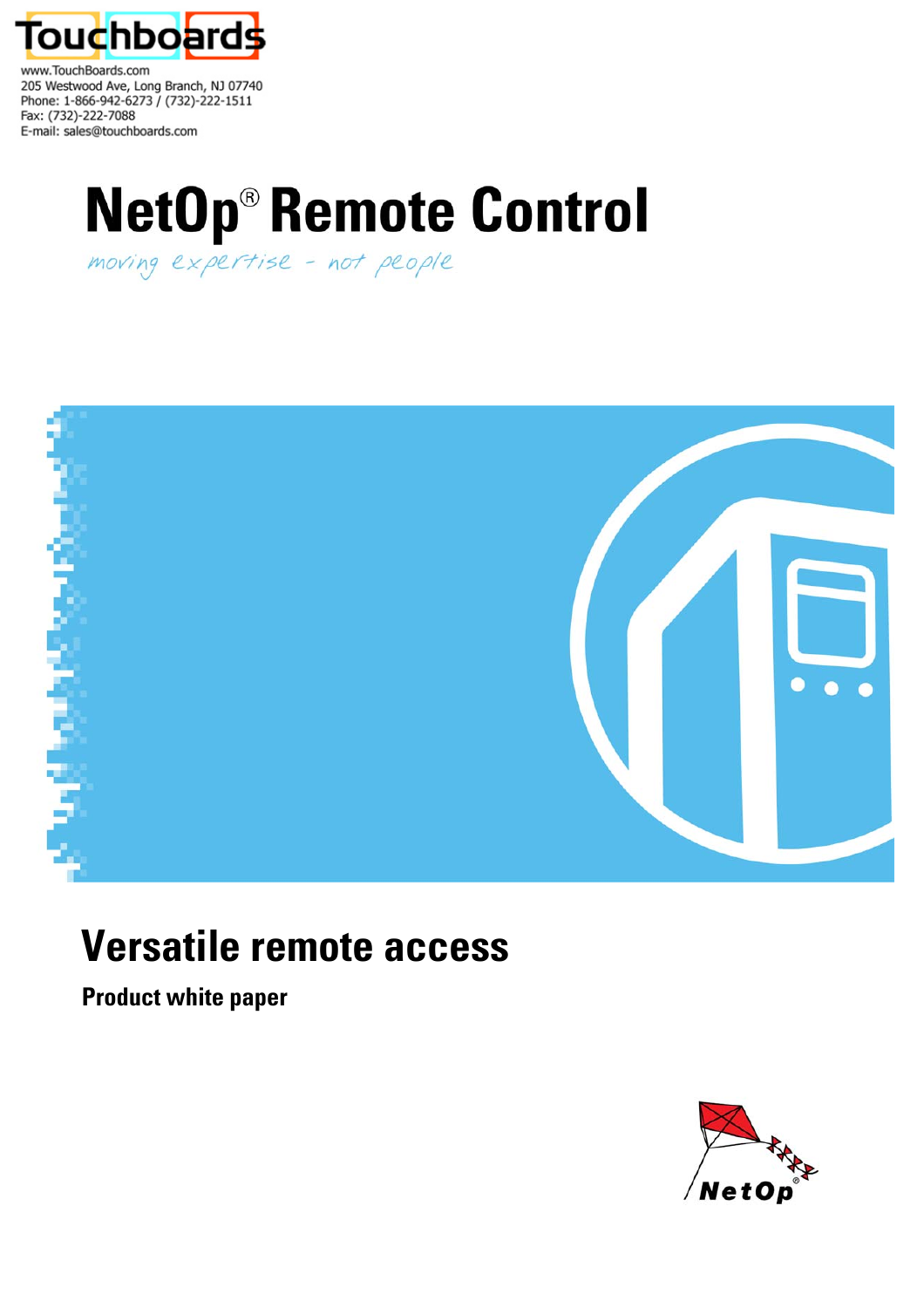### **Abstract**

Accessing all your own computers and all of your customers' computers often is a cumbersome task because of the variety of platforms and different user needs requiring different tools—but with just one, integrated and secure application this can be achieved with NetOp Remote Control.

NetOp Remote Control lets you undertake the task of servicing the entire world from one central office. The same system lets you communicate with colleagues and customers across borders and OS platforms, as long as they have Internet access.

At the same time NetOp Remote Control software is built on the premise that people seeking remote access are intruders until proven otherwise. Any remote access request must fulfill numerous criteria, including authentication and authorization against a local or, better still, centralized authentication system such as Windows Domain, a Directory Service, Smartcard or a RSA SecurID server. The authorization roles also dictate what actions a Guest is permitted to perform remotely.

## **Remote Control Software for IT Professionals**

Remote control in the IT industry is the process of being able to see the screen of a remote computer and being able to control its keyboard and mouse. NetOp Remote Control is designed specifically to meet the needs of corporate business and contains numerous features to help IT professionals get the most out of remote control technology. It is typically used for network management, system administration, and in helpdesk environments.

Based on an incredibly stable, fast, and user-friendly remote control system, this program supports all commonly used operating systems and communication protocols. The program's intuitive interface and variable settings mean you can literally mould the system to support the way you do business.

Three features differentiate NetOp Remote Control from its competitors:

- 1. A versatile and open architecture ensuring that your remote control solution can grow in the same pace as your business.
- 2. A comprehensive security regime that can be adjusted to exactly meet your and your customers' needs. The security features can be scaled up to offer security protection to even the most demanding of organizations.
- 3. A wide-ranging support of operating systems lets you continue with your current machine setup. NetOp Remote Control lets you control Windows, Linux, Mac and other operating systems.

This white paper describes the key features and benefits of NetOp Remote Control. In particular it presents the scalability and some of the uses of the product.

## **Scalability**

NetOp Remote Control offers a broad list of specially designated features that will allow your organization to grow and change. Below you will see one possible scenario.

NetOp® and the red kite are registered trademarks of Danware Data A/S. All other products mentioned in this document are trademarks of their respective manufacturers. Danware Data A/S denies any and all responsibility for damages caused directly or indirectly as a result of using this document. The content of this document is subject to change without notice.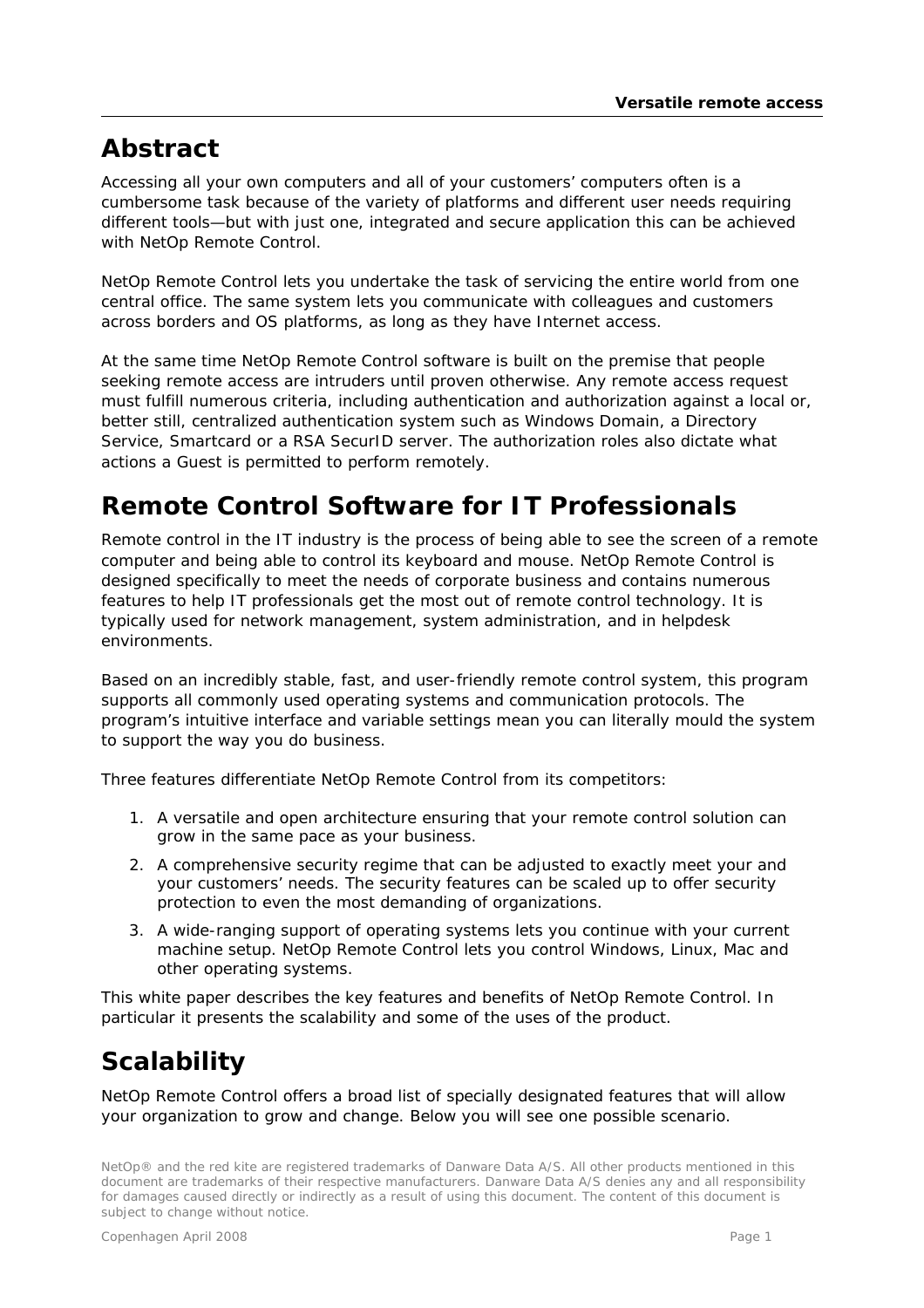The following will describe the possibilities of NetOp Remote Control.

**Office in Paris:** Inside the company, the Host is installed on the employee's PC. Connect via LAN.

**Office in Berlin:** Outside the company, the Host is installed on the employee's PC. Connect via Internet.

**Mobile units:** The Host is installed on a mobile unit running Windows Mobile. Connect via cellular network through the Internet.

**On Demand:** The Host exists as long as the remote session lasts. Connect via the Internet.



#### As the image shows, all traffic to and from the extended NetOp Guest has to pass the NetOp Gateway. The gateway is designed to act as a dedicated routing mechanism for

NetOp® and the red kite are registered trademarks of Danware Data A/S. All other products mentioned in this document are trademarks of their respective manufacturers. Danware Data A/S denies any and all responsibility for damages caused directly or indirectly as a result of using this document. The content of this document is subject to change without notice.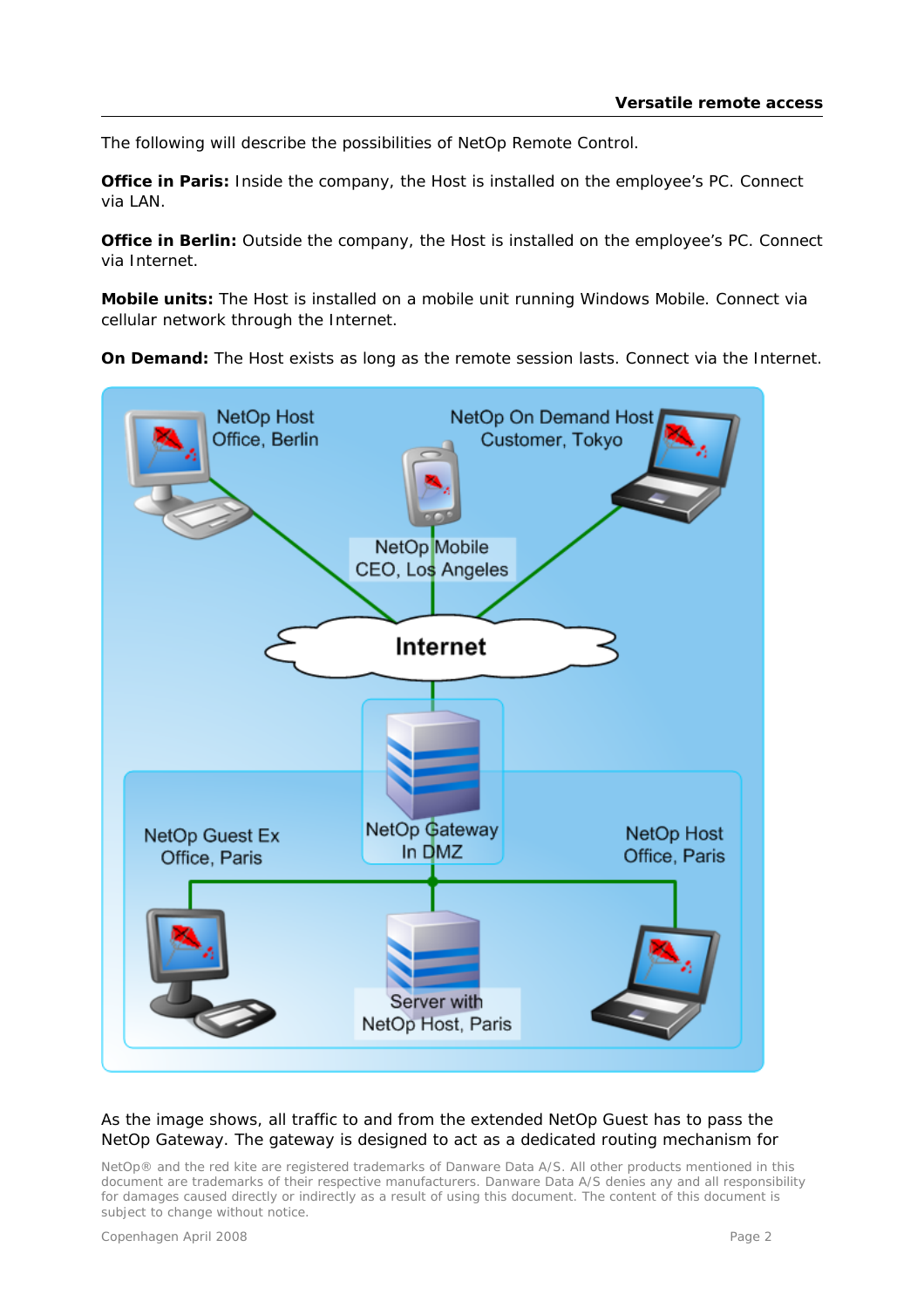NetOp Remote Control traffic. In this scenario it is used as a single point of access to allow NetOp Guests accessing networked Hosts via this central routing system.

A number of different Guest/Host access confirmation methods exist. Two of which are mentioned here.

- 1. Host user confirmation. If the Host user requests help he or she has to allow the Guest user to take over the computer.
- 2. No Host user confirmation. If the Host is an unattended server, the Guest user can remote control it if his or hers credentials match the Guest Access Privileges of the unattended Host server.

Remember that security requires the NetOp Host to accept the NetOp Guest before being remote controlled.

#### **Inside the company**

In the illustration—which is very simplified—Guest and Host are connected via the NetOp Gateway (in the Paris office). The Host user can send a help request to the extended Guest user asking for help. The Guest user then remote controls the Host computer and fixes the problem. Another example could be that the Guest user simply takes over a Host computer or a group of Host computers in order to install new software.

#### **Outside the company**

The Guest Ex can connect to the Host computer at the Berlin office via the Internet. A specific communication profile has to be set up on the Guest computer and the Host computer to enable connection. The communication runs through the standard Internet communication port (port 80) which allows passage through firewalls.

#### **On demand**

If your company has a help desk you are able to remote control a customer's PC. NetOp has taken its world-famous remote control technology and created NetOp On Demand to enable temporary helpdesk sessions across the Internet. By downloading a small, selfexecuting program, end users can receive true hands-on help from your helpdesk staff. Again, the Host user determines to what extent the Guest user is allowed to access: From 'view mode' to 'Full access'.

And when the NetOp Host On Demand closes, it is automatically deleted from the customer's PC.

#### **Mobile**

The NetOp Mobile solution allows the Host user to ask for help while on the road. Connection can be established as long as the mobile device is connected to the telecom infrastructure and the Internet, and the device runs Windows Mobile.

As a Guest user you can retrieve all available information on disk drives including flash disks. You can start and stop applications, processes and services. The Registry can be manipulated and a full inventory scan can be performed.

NetOp® and the red kite are registered trademarks of Danware Data A/S. All other products mentioned in this document are trademarks of their respective manufacturers. Danware Data A/S denies any and all responsibility for damages caused directly or indirectly as a result of using this document. The content of this document is subject to change without notice.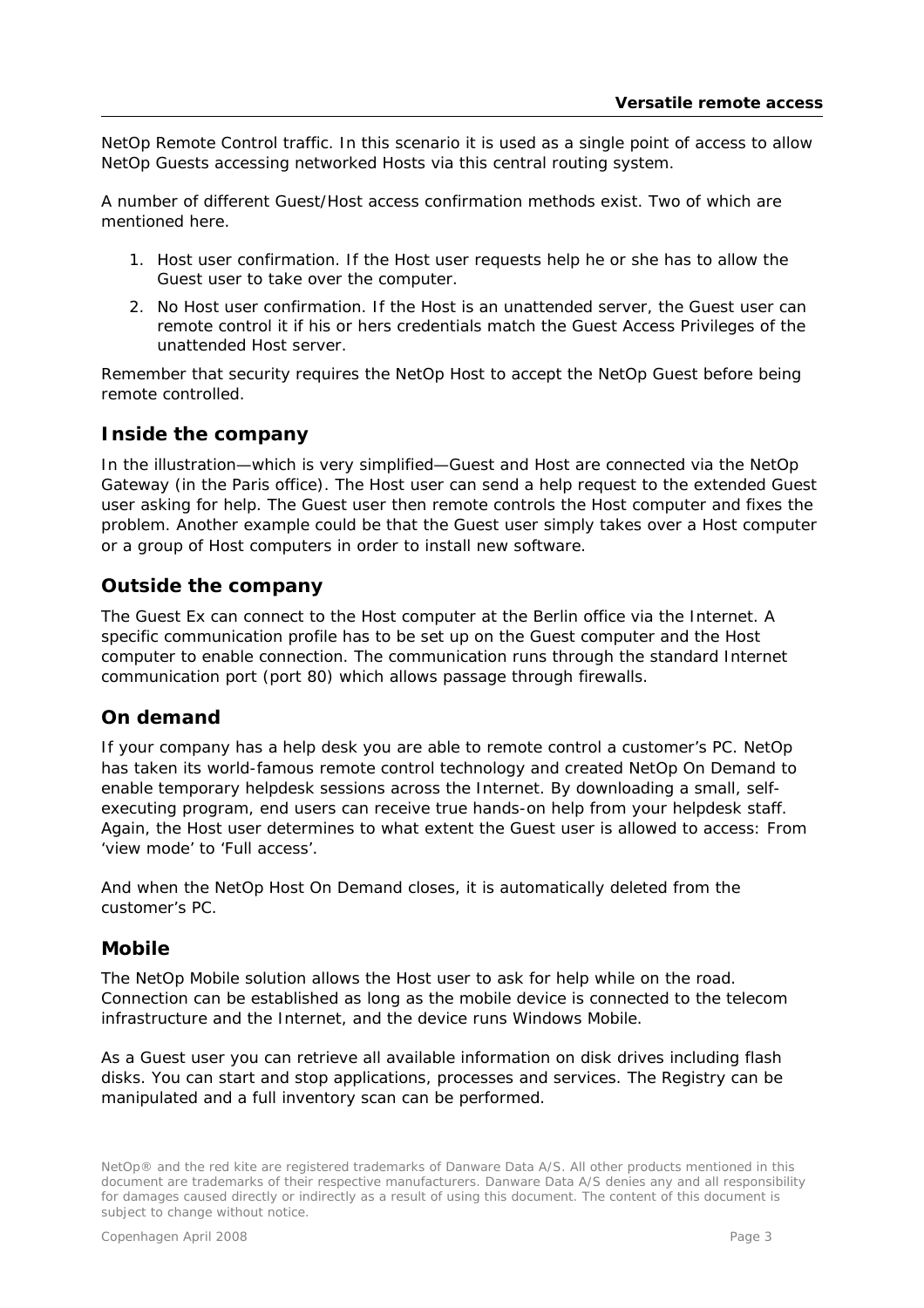## **Secure Remote Control**

It is essential that your remote control program contain security features that counteract hacking attempts. NetOp Remote Control solves these security threats with a security strategy that in essence *does not* trust the Guest computer. NetOp security controls the access of NetOp Hosts by NetOp Guests, and it can be managed locally by each Host or centrally administrated by [NetOp Security Management.](http://www.netop.com/netop-114.htm)

NetOp Remote Control contains security features that:

- Secure the Host computer against unauthorized access across the wire or wireless.
- Protect the traffic between NetOp modules against eavesdropping and unauthorized alteration of data.
- Run the Host components in proper security contexts on the operating system.
- Prevent unauthorized change of the Host configuration.
- Provide a broad range of security policies and alerting options.
- Offer extensive event logging.

## **Business Benefits of Secure Remote Control**

NetOp Remote Control is the most comprehensive, effective and security-conscious way to maintain all your IT operations. Designed to fit into all environments, NetOp Remote Control lets you access users running virtually any operating system, including Windows, Linux, Mac OS X and Solaris. Location isn't terribly important either. The NetOp Remote Control software offers unrivalled connectivity, supporting all standard communication protocols. Finally, NetOp Remote Control is the ideal way to manage and administrate your servers. NetOp Remote Control contains a sweeping range of remote management tools, all available on one easy-to-use console.

Complete, scalable, and secure remote control for IT professionals provides a number of business benefits. NetOp Remote Control:

- Improves business efficiency by minimizing down time for employees through the instantaneous helpdesk solution.
- Helps system administrators work easily from one location and connect directly to end users' computers, speeding up the ease and efficiency of technical solutions to software issues.
- Provides a protected connection—completely protected from unauthorized access, which is essential to the stability of an organization's network and a business's integrity.
- Reduces costs of IT departments and increases productivity; NetOp Remote Control has a proven track record of providing a fast ROI.
- Security configuration can be defined both decentrally and centrally.
- Provides a scalable solution that is suitable for many different companies; from small organizations with modest remote control and security needs up to very large organizations with 100,000 plus users and very high demands for security.

NetOp® and the red kite are registered trademarks of Danware Data A/S. All other products mentioned in this document are trademarks of their respective manufacturers. Danware Data A/S denies any and all responsibility for damages caused directly or indirectly as a result of using this document. The content of this document is subject to change without notice.